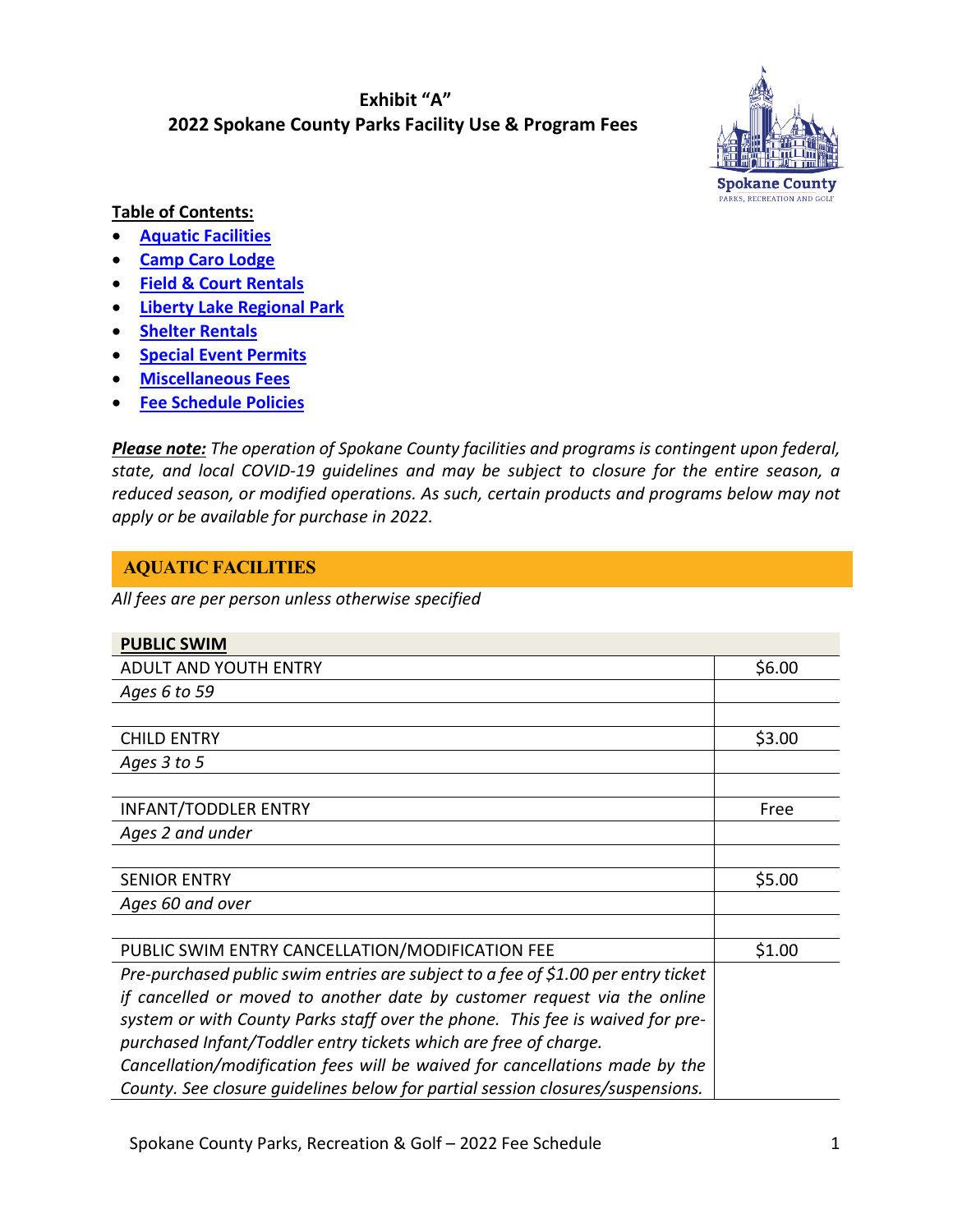## AQUATIC FACILITY DISCOUNT MULTI-PASS *(SALE DISCONTINUED)*

These passes will no longer be available for purchase. However, those acquired in previous summers can still be redeemed in accordance with the multi-pass use fee in effect in 2019 (and years previously) as follows:

- *Two (2) punches for ages 6 and over per entry and one (1) punch for ages 3 to 5 per entry.*
- *Unused punches may be redeemed the following season (year) regardless of potential price adjustments.*

Some limitations for use of the Multi-Pass may apply, such as being restricted to pre-purchased admission tickets / reservations issued through the Parks Administrative Office (404 N. Havana St.) only (in person or by phone), as point of sale software changes at each aquatic facility may prohibit Multi-Passes from being accepted.

## PUBLIC SWIM PRE-PURCHASED ENTRY CANCELLATION/REFUND POLICY

- Patrons shall have the option of cancelling a pre-paid public swim reservation online via point of sale software prior to the reserved entry and receive a full refund of entry fees, minus the cancellation/modification fee of \$1.00 per entry ticket. *(No fee for free infant/toddler tickets.)*
	- o **Exception for cash/check/multi-pass customers**: Patrons shall not have the option of receiving a refund for public swim reservations paid with cash, check, or multi pass through the Parks Administrative Office (404 N. Havana). Cancellation will result in a forfeiture of all fees paid by the customer.
- Patrons shall have the option of modifying a pre-paid public swim reservation prior to the reserved entry for the cancellation/modification fee of \$1.00 per entry ticket. *(No fee for free infant/toddler tickets.)*
- Once reserved session has begun, no cancellations or modifications may occur.
- Spokane County will retain 100% of the funds for any "no-shows" of prepaid entries not otherwise cancelled or modified per guidelines provided herein.
- Electronic reimbursement of funds will typically occur within 7 to 14 days following date of refund initiation.

## SPOKANE COUNTY PUBLIC SWIM CLOSURE GUIDELINES

Spokane County public swim may occasionally be cancelled or suspended temporarily or otherwise due to unforeseen circumstances such as inclement weather, water contamination, poor air quality, or mechanical difficulties.

- If Spokane County cancels or suspends a public swim session for over forty-five (45) minutes, the County, at the County's sole option may:
	- A. Provide a full refund of public swim entry fees to those affected patrons whom paid for entry fees electronically (credit card / debit card).
	- B. Provide a "promotional pass" to each affected patron good for entry during current aquatic season only, to attend a future public swim session subject to available capacity or other restrictions as may be established.
- No refunds and no promotional passes will be issued for closures or suspensions of public swim sessions by County lasting less than forty-five minutes.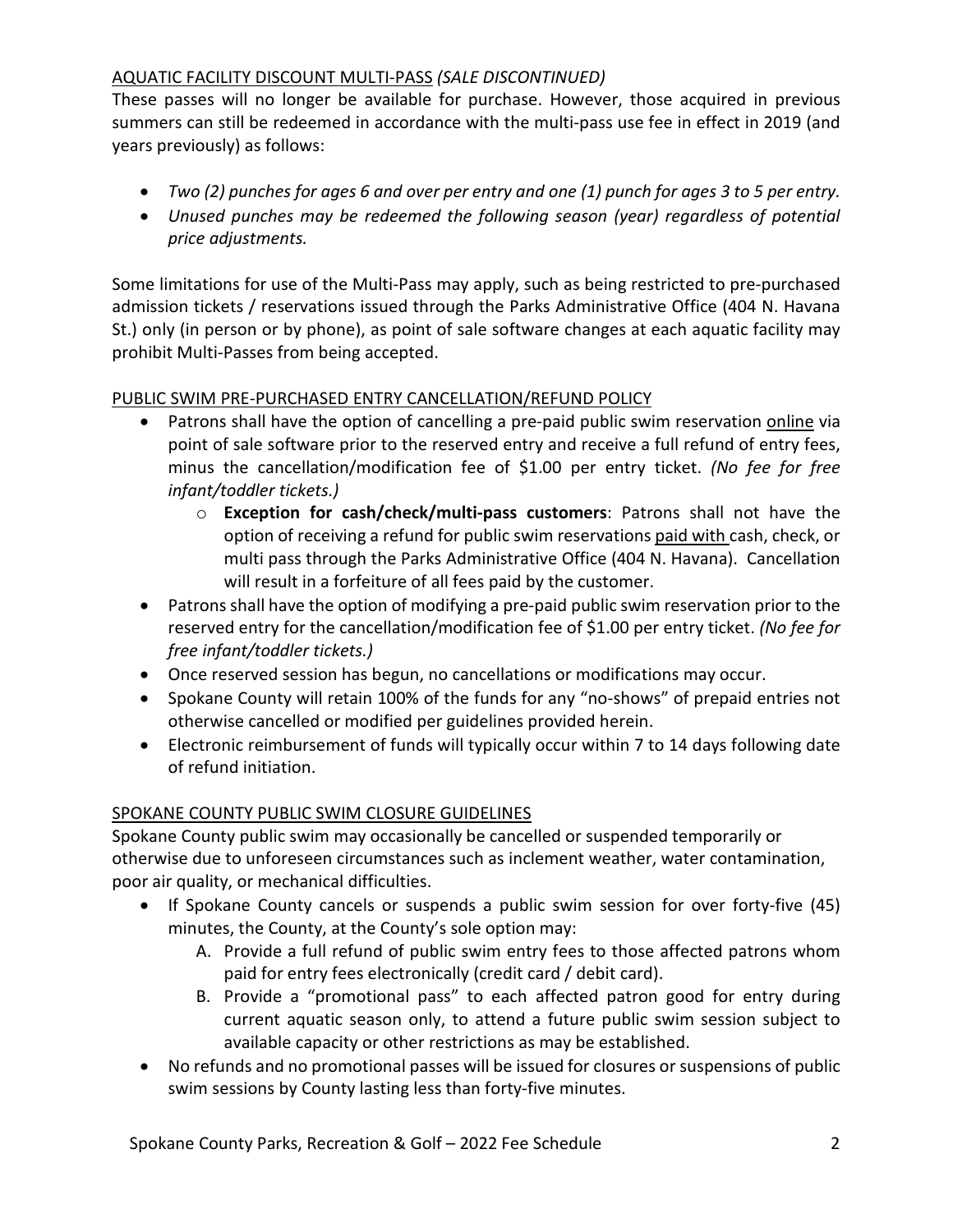| <b>PARTY PACKAGES</b>                                                           |         |
|---------------------------------------------------------------------------------|---------|
| PARTY RESERVATION PACKAGE                                                       | \$75.00 |
| Payment of full reservation fee is required to book the reservation. Includes   |         |
| entry for four (4) people over 2 years of age, four (4) combo meals, exclusive  |         |
| use of a picnic table and shade umbrella, and the privilege to bring in a cake. |         |
| Decorations are allowed, but reservation holder is responsible for clean-up.    |         |
| No confetti.                                                                    |         |
|                                                                                 |         |
| <b>PARTY PACKAGE - ADDITIONAL PERSON</b>                                        | \$15.00 |
| Includes entry fee for one $(1)$ person over 2 years of age and one $(1)$ combo |         |
| meal.                                                                           |         |
|                                                                                 |         |
| PARTY RESERVATION CANCELLATION FEE                                              | \$5.00  |
| See cancellation policy below.                                                  |         |
|                                                                                 |         |
| PARTY PACKAGE ADDITIONAL PERSON CANCELLATION/MODIFICATION FEE                   | \$1.00  |
| Pre-purchased party package additional entries are subject to a fee of          |         |
| $$1.00$ per entry ticket if cancelled or moved to another date by customer      |         |
| request via the online system or with County Parks staff over the phone.        |         |

### PARTY PACKAGE CANCELLATION POLICY

- If notification of a cancellation is received prior to the day of the event, a \$5.00 cancellation fee per transaction will be retained by Spokane County and all other funds shall be refunded.
- Due to limited availability of party packages, if notification of cancellation is received the day of or after the day of the event, Spokane County shall retain 100% of the funds.
- *If a party reservation is pre-emptively cancelled by the County due to weather, air quality, contamination, etc., full refunds for Party Package Reservation and pre-purchased additional entries will be provided and cancellation/modification fees will be waived. See public swim closure guidelines above for details on partial session closures/suspensions.*

| <b>PRIVATE RENTALS</b>          |          |
|---------------------------------|----------|
| PRIVATE AQUATIC FACILITY RENTAL | \$900.00 |
|                                 |          |
| PRIVATE RENTAL CANCELLATION FEE | \$50.00  |
| See cancellation policy below.  |          |

### PRIVATE AQUATIC FACILITY RENTAL

- Private rental of Northside or Southside Family Aquatic Facilities may be made available on select Fridays, Saturdays, or Sundays, from 6:00 pm – 8:00 pm, dependent on facility and staffing availability.
- A deposit of 15% of the total rental fee will be required at the time of reservation. The remainder of the reservation fee is due no later than 14 days prior to rental date.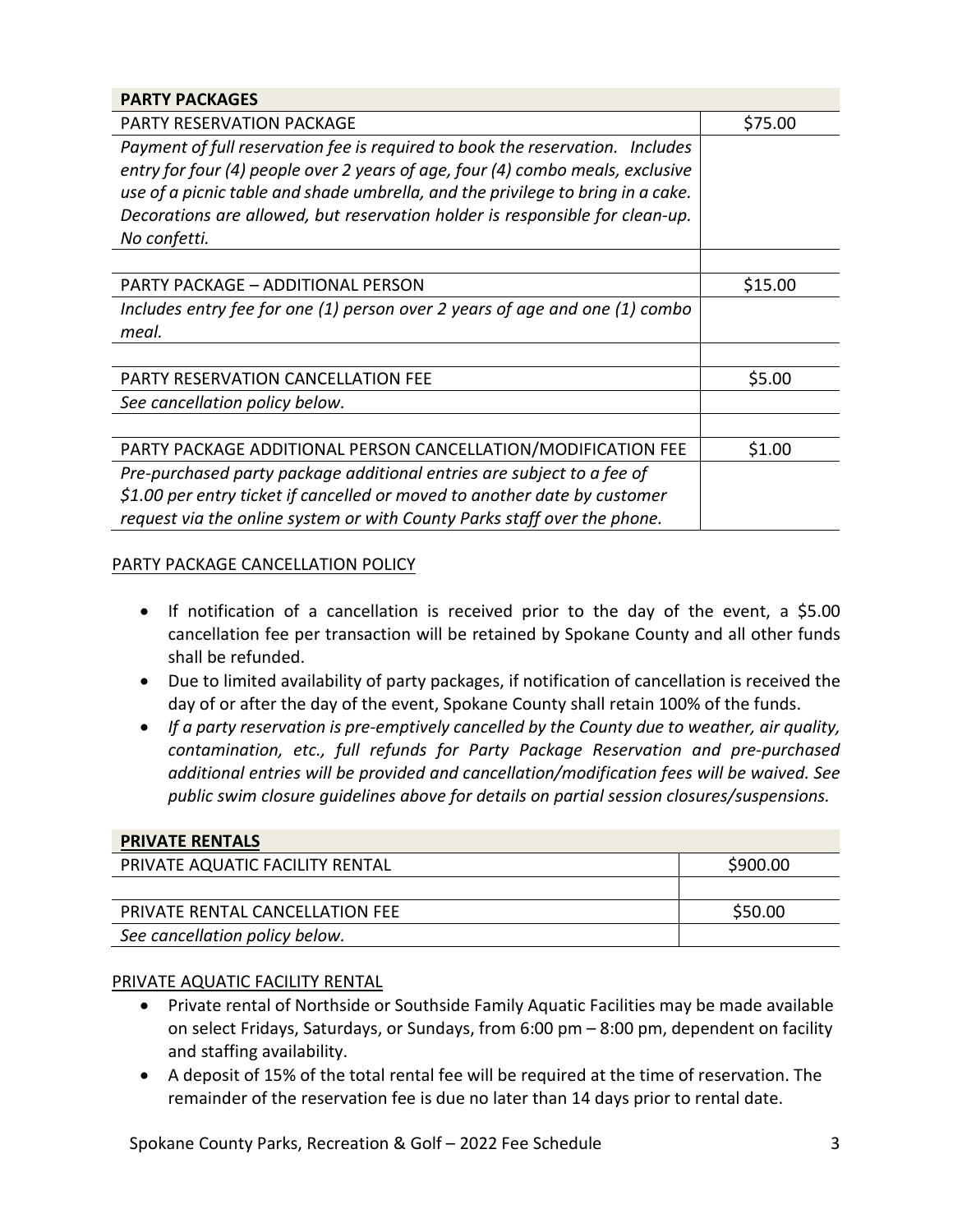• Rental fee does not include opening the concession stand, but the service may be available subject to negotiation and additional fees.

## PRIVATE RENTAL CANCELLATION POLICY

- If notification of a cancellation is received from the Renter at least 14 calendar days prior to the rental date, a \$50 Cancellation Fee will be retained by Spokane County and all other funds will be returned.
- If notification of a cancellation is received from the Renter less than 14 calendar days prior to the rental date, Spokane County will retain 100% of the minimum deposit amount and all other funds will be returned.

### **AQUATIC PROGRAMMING**

| SWIM LESSONS: 30 min lessons                                                 | \$50.00   |
|------------------------------------------------------------------------------|-----------|
| SWIM LESSONS: 45 min lessons                                                 | \$60.00   |
| Regular two-week sessions (Monday-Thursday, 8 total lessons)                 |           |
|                                                                              |           |
| <b>SWIM TEAM</b>                                                             | \$125.00  |
| Regular 8-week season (Monday-Thursday, 32 total practices/events)           |           |
|                                                                              |           |
| SIBLING DISCOUNT                                                             | (-\$5.00) |
| For each additional family member registered for swim team or swim lessons   |           |
| during the same session.                                                     |           |
|                                                                              |           |
| SWIM LESSON/TEAM CANCELLATION FEE                                            | \$5.00    |
| See cancellation policy below.                                               |           |
|                                                                              |           |
| AMERICAN RED CROSS CERTIFICATION COURSES                                     |           |
| Spokane County will occasionally offer American Red Cross Certification      |           |
| Courses to the public, including but not limited to: Lifeguard Training,     |           |
| Lifeguard Review, and Water Safety Instructor courses. Registration fees for |           |
| these courses will be set by the Director and consider cost recovery.        |           |
|                                                                              |           |
| <b>CONCESSIONS</b>                                                           |           |
| The Director has the authority to set prices for concessions based on        |           |
| competitive market rates.                                                    |           |

### SWIM LESSONS */* SWIM TEAM CANCELLATION AND REFUND POLICY

### CANCELLATIONS BY CUSTOMER:

- If notification of a cancellation is received at least 14 calendar days prior to the start of the session, a \$5.00 cancellation fee per transaction will be retained by Spokane County and all other funds shall be refunded.
- If notification of a cancellation is received less than 14 calendar days prior to the start of the session, a \$5.00 Cancellation fee per transaction will be retained by Spokane County

Spokane County Parks, Recreation & Golf – 2022 Fee Schedule 4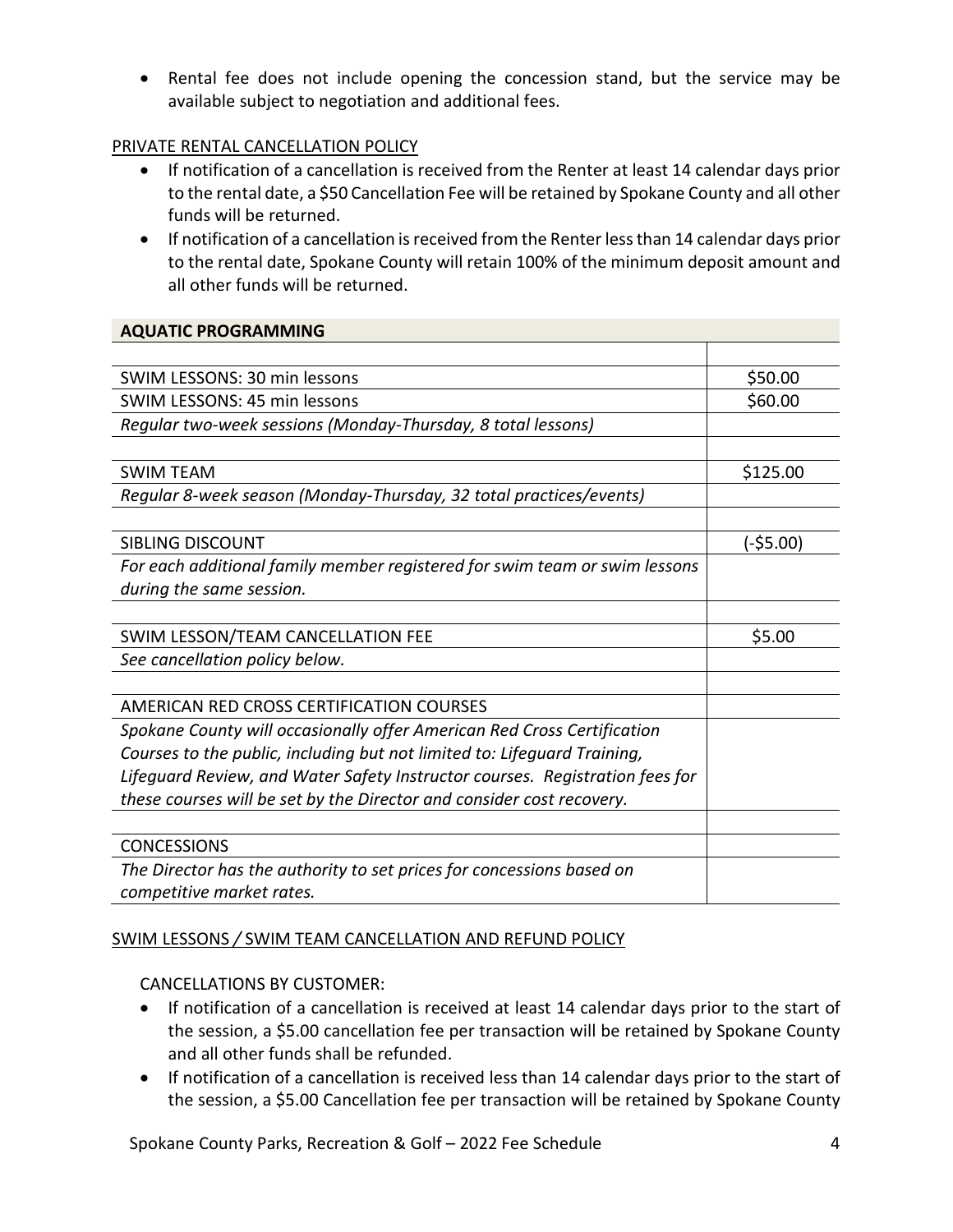and the remaining funds shall be divided as follows: 50% shall be retained by Spokane County and 50% shall be refunded.

• If notification of cancellation is received the day of or after the start of the session, Spokane County shall retain 100% of the funds.

## CANCELLATIONS BY COUNTY:

- Spokane County programming may occasionally be cancelled due to unforeseen circumstances such as inclement weather, poor air quality, water contamination, or mechanical difficulties. If 100% of the classes purchased were not offered by the County during the session (e.g. a total of eight swim classes per Two-Week Swim Lesson Session) due to County cancellations, pro-rated refunds will be issued for the cancelled classes at the conclusion of the session.
- Pro-rated refunds are NOT available for participants who miss classes that the County provided. Pro-rated refunds are only available for classes that are cancelled by the County.

# <span id="page-4-0"></span>**CAMP CARO LODGE**

### *All fees are per day unless otherwise specified.*

This facility is typically available for use during the park season beginning on or near May 1 and ending on or near September 30. Reservations are available 365 days in advance. Reservation rates in effect at the time of reservation will be honored. Additions or modifications are subject to the rates in effect at the time changes are made.

|                                                              | <b>WEEKDAY</b> | <b>WEEKEND</b> |
|--------------------------------------------------------------|----------------|----------------|
|                                                              | <b>RATE</b>    | <b>RATE</b>    |
|                                                              | $(M-TH)$       | $(F-SU)$       |
| CAMP CARO RENTAL: LODGE ONLY                                 |                |                |
|                                                              | \$275.00       | \$550.00       |
| Includes one day lodge rental only; 75-person max capacity.  |                |                |
|                                                              |                |                |
| CAMP CARO RENTAL: LODGE + LAWN                               |                |                |
|                                                              | \$475.00       | \$750.00       |
| Includes one day lodge rental and use of outdoor park space. |                |                |
|                                                              |                |                |
| ADDITIONAL CONSECUTIVE DAY                                   |                |                |
|                                                              | \$135.00       | \$135.00       |
| Maximum of three additional days per event unless authorized |                |                |
| by the Director.                                             |                |                |
|                                                              |                |                |
| <b>NOT-FOR-PROFIT RATE</b>                                   | 50% OFF        | <b>50% OFF</b> |
| Available to documented not-for-profit organizations.        |                |                |
|                                                              |                |                |
| <b>CANCELLATION FEE</b>                                      | \$50.00        | \$100.00       |
| Per Reservation. See cancellation policy below.              |                |                |

Spokane County Parks, Recreation & Golf – 2022 Fee Schedule 5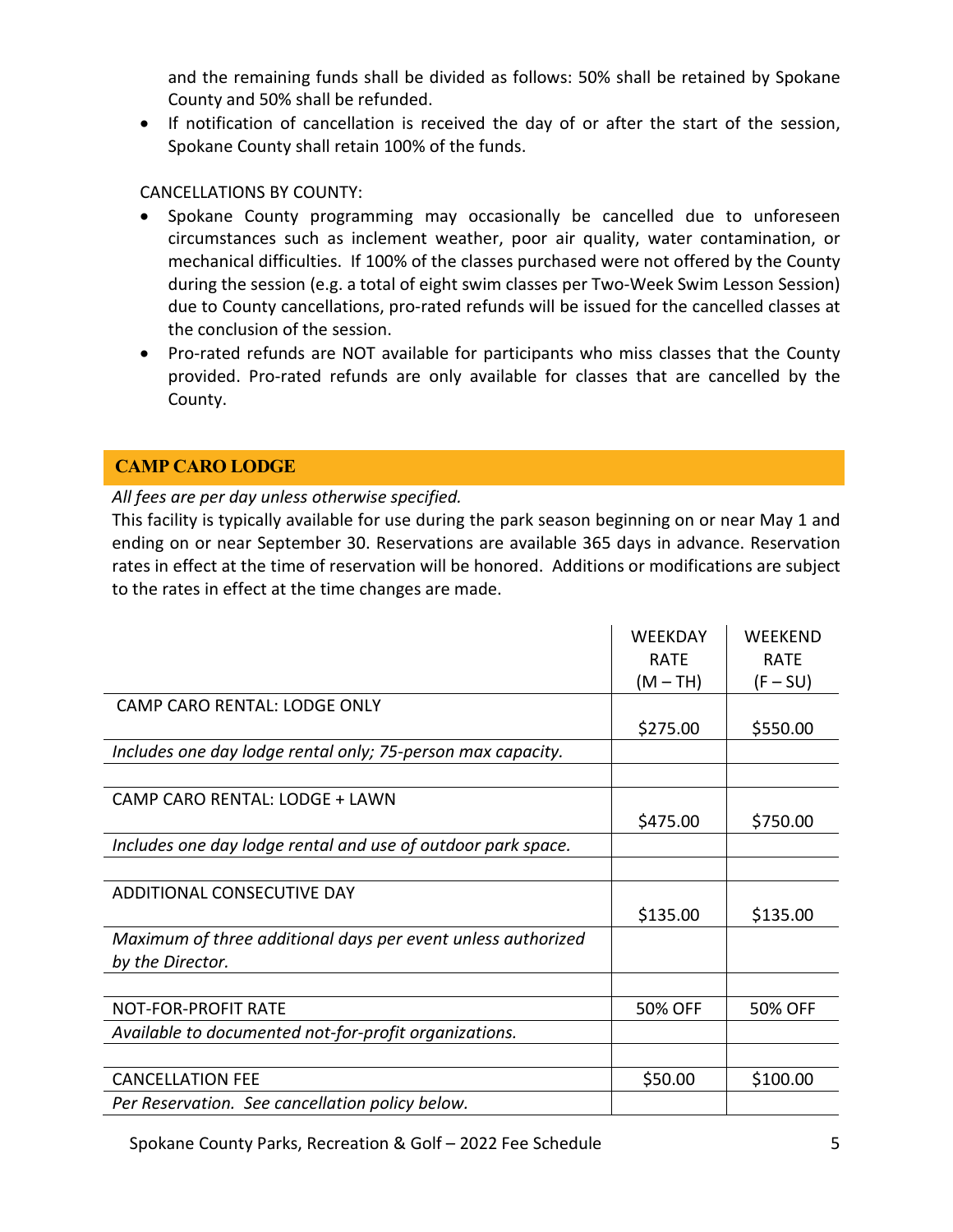### CAMP CARO LODGE CANCELLATION POLICY

- If notification of a cancellation is received from the Renter 45 days or more prior to the rental date, the full rental fee will be refunded minus the applicable cancellation fee.
- If notification of a cancellation is received from the Renter less than 45 days prior to the rental date, cancellation fee will be deducted from the total and 50% of the remaining rental fee will be refunded.

## <span id="page-5-0"></span>**FIELD & COURT RENTALS**

The Director has the authority to establish Field and Court rental fees / rates within departmental policy for scheduling such use of ball fields and sport courts within the County Park system, for those ball fields and sport courts not otherwise included as part of an established agreement or otherwise incumbered.

In and of themselves ball field and sport court rentals shall not be considered a Special Event (*See below for more info on "Special Events"*)

Ball field and sport court rental revenues shall be deposited in Special Revenue Fund 122: Recreation.

### **LIBERTY LAKE REGIONAL PARK**

*Entry fees are per person, per day unless otherwise specified.*

|--|

*Entry Fees are charged seasonally during the summer park season (typically beginning on or near May 1 and concluding on or near September 30) for use of the developed portion of the park extending from the Entrance Booth south to the Liberty Creek Trail entrance, located at the southeast end of the campground. "Backcountry" trail system access is available from the Idaho Road Trailhead free of charge, year-round.*

| <b>REGULAR ENTRY</b>                                                              | \$2.00      |
|-----------------------------------------------------------------------------------|-------------|
| Ages 6 and older                                                                  |             |
|                                                                                   |             |
| <b>CHILD ENTRY</b>                                                                | <b>FREE</b> |
| Ages 5 and under                                                                  |             |
|                                                                                   |             |
| <b>FAMILY SEASON PASS</b>                                                         | \$50.00     |
| Allows for unlimited day use entries into Liberty Lake Regional Park during       |             |
| the park season of purchase for up to 6 family members.                           |             |
|                                                                                   |             |
| NOT-FOR-PROFIT GROUP ENTRY                                                        | \$1.00      |
| Discounted entry fee of \$1.00 per person is only available to registered non-    |             |
| profit groups (e.g. 501c3) between 10-99 people when an online group use          |             |
| form is submitted to the department with a minimum 7 days' advanced               |             |
| notice. Staff may request proof of not-for-profit status. Individuals (as part of |             |
| a group) or groups arriving at the park without having submitted a group use      |             |
| form shall be charged the regular entry fee of \$2.00 per person.                 |             |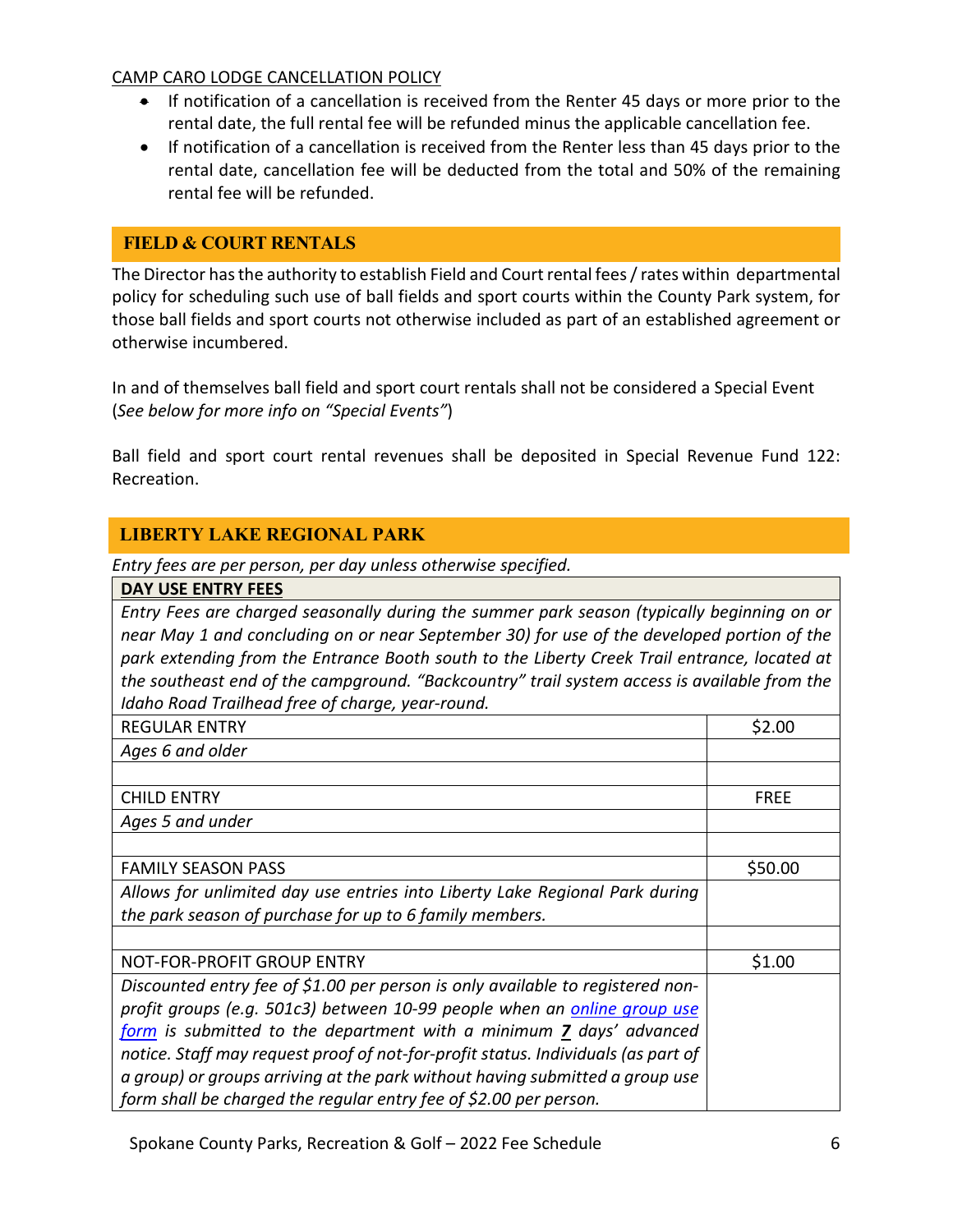| This discount does not apply to special events and $/$ or shelter rentals at             |          |
|------------------------------------------------------------------------------------------|----------|
| Liberty Lake Regional Park.                                                              |          |
|                                                                                          |          |
| <b>K-12 STUDENT GROUP USE</b>                                                            | \$10.00  |
| Discounted entry fee is a flat rate of \$10.00 per K-12 student group outing             |          |
| (e.g. field trip) applicable only when an online group use form is submitted to          |          |
| the department with a minimum 7 days' advanced notice. Individuals (as part              |          |
| of a group) or groups arriving at the park without having submitted a group              |          |
| use form shall be charged the regular entry fee of \$2.00 per person.                    |          |
|                                                                                          |          |
| K-12 SPECIAL EVENT GROUP USE (0-241+)                                                    | \$0.00   |
| K-12 usage that is determined by the Director or designee to be a Special                |          |
| Event shall be charged the applicable Special Event fees (See: Special Event             |          |
| Section herein for examples of what constitutes a "Special Event").                      |          |
|                                                                                          |          |
| SPECIAL EVENT GROUP ENTRY FEE                                                            |          |
| All special events and shelter rentals scheduled to occur during the park                |          |
| summer season (typically May $1^{st}$ – September 30 <sup>th</sup> ) within Liberty Lake |          |
| Regional Park shall be subject to the Special Event Group Entry Fee Charge               |          |
| at the time the shelter / space is reserved.                                             |          |
| <b>ENTRY FOR 0-40 PEOPLE</b><br>$\bullet$                                                | \$40.00  |
| <b>ENTRY FOR 41-80 PEOPLE</b>                                                            | \$80.00  |
| <b>ENTRY FOR 81-160 PEOPLE</b>                                                           | \$160.00 |
| ENTRY FOR 161-240 PEOPLE<br>$\bullet$                                                    | \$240.00 |
| <b>ENTRY FOR 241+ PEOPLE</b><br>$\bullet$                                                | \$320.00 |
|                                                                                          |          |

### **DAY USE ENTRY FEE REFUND POLICY**

Refunds are not available for Liberty Lake Regional Park day use entry fees with the exception of Special Event Group Entry Fees. Special Event entry fees are 100% refundable if cancellation takes place prior to event.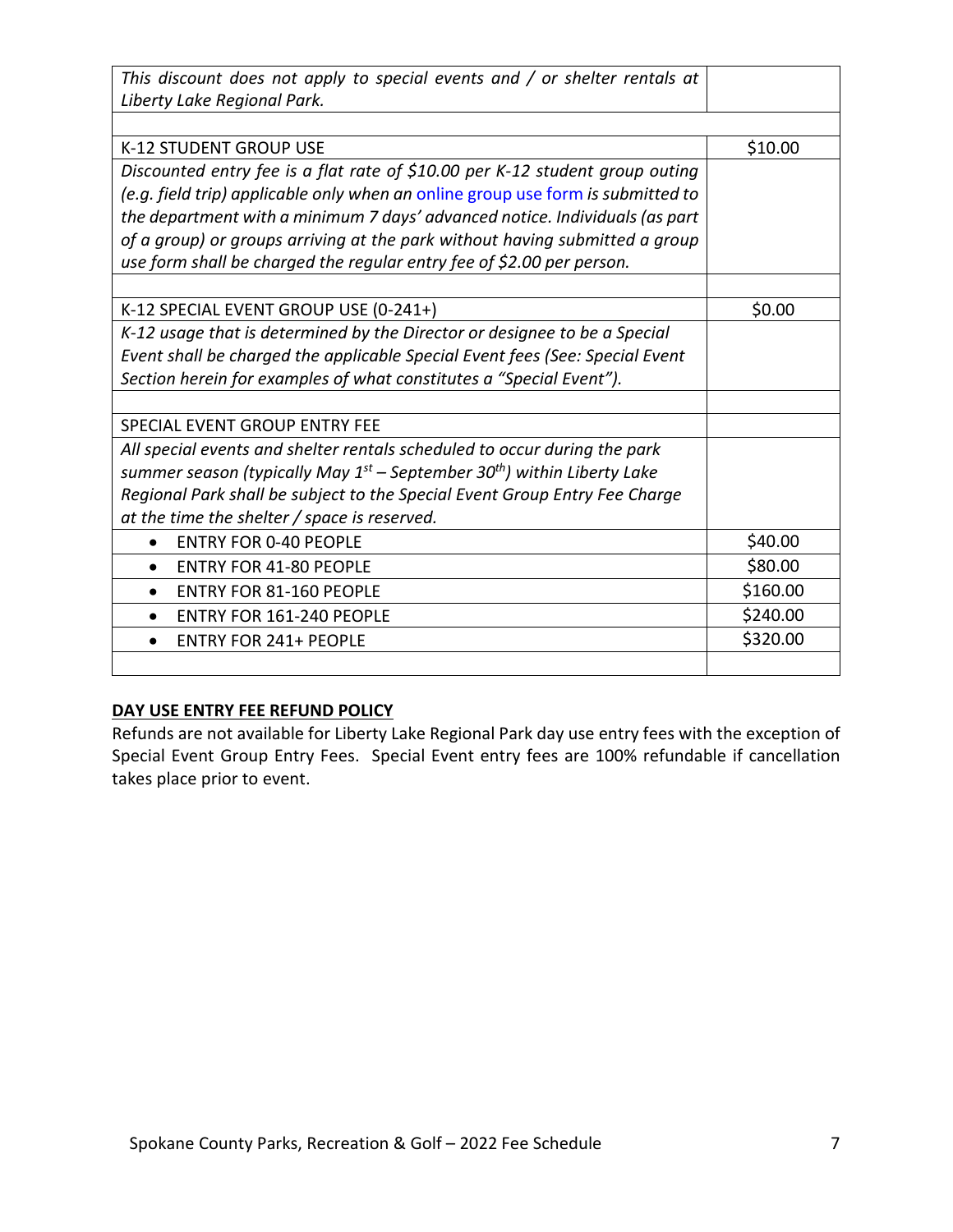**CAMPGROUND:** The seasonal County campground at Liberty Lake Regional Park typically opens on or near May 1 and closes on or near September 30. Reservations are available online 365 days in advance. Reservation rates in effect at the time of reservation will be honored. (e.g. a tent reservation booked in September 2020 for May 2021 would be charged the 2020 season rate.) Additions or modifications are subject to the rates in effect at the time changes are made.

|                                                                 | <b>REGULAR</b>     | <b>HOLIDAY</b> |
|-----------------------------------------------------------------|--------------------|----------------|
|                                                                 | <b>SEASON RATE</b> | <b>RATE</b>    |
|                                                                 |                    | (See specific  |
|                                                                 |                    | dates below)   |
| <b>TENT SITE</b>                                                | \$30.00            | \$35.00        |
| Includes park entry fees for four (4) people and one (1)        |                    |                |
| motor vehicle per site.                                         |                    |                |
|                                                                 |                    |                |
| <b>GROUP TENT SITE</b>                                          | \$55.00            | \$65.00        |
| Includes park entry fees for twelve (12) people and three (3)   |                    |                |
| motor vehicles.                                                 |                    |                |
|                                                                 |                    |                |
| <b>STANDARD RV SITE</b>                                         | \$40.00            | \$45.00        |
| Includes park entry fees for four (4) people, one (1) RV, and   |                    |                |
| one (1) additional motor vehicle per site. Water and            |                    |                |
| electricity only.                                               |                    |                |
|                                                                 |                    |                |
| <b>PREMIUM RV SITE</b>                                          | \$45.00            | \$50.00        |
| Includes park entry fees for four (4) people, one (1) RV, and   |                    |                |
| one (1) additional motor vehicle per site. Full hookups.        |                    |                |
|                                                                 |                    |                |
| STANDARD CABIN (BIRCH & ASPEN)                                  | \$65.00            | \$75.00        |
| Includes park entry fees for four (4) people and one (1)        |                    |                |
| motor vehicle per site.                                         |                    |                |
|                                                                 |                    |                |
| PREMIUM CABIN (TAMARACK & SPRUCE)                               | \$95.00            | \$105.00       |
| Includes park entry fees for six (6) people and two (2) motor   |                    |                |
| vehicles per site.                                              |                    |                |
|                                                                 |                    |                |
| <b>EACH ADDITIONAL PERSON</b>                                   | \$2.00             | \$2.00         |
| Maximum of 8 people per tent/RV/cabin site. Maximum of          |                    |                |
| 16 people per group tent site.                                  |                    |                |
|                                                                 |                    |                |
| <b>EACH ADDITIONAL MOTOR VEHICLE</b>                            | \$5.00             | \$5.00         |
| Additional vehicles must be contained within the designated     |                    |                |
| parking area of the reserved tent or RV site if parked in the   |                    |                |
| campground. Additional vehicles that will not fit in the site's |                    |                |
| designated parking area must be parked in the                   |                    |                |

*All campground fees are per night (3:00pm-11:00am) unless otherwise specified.*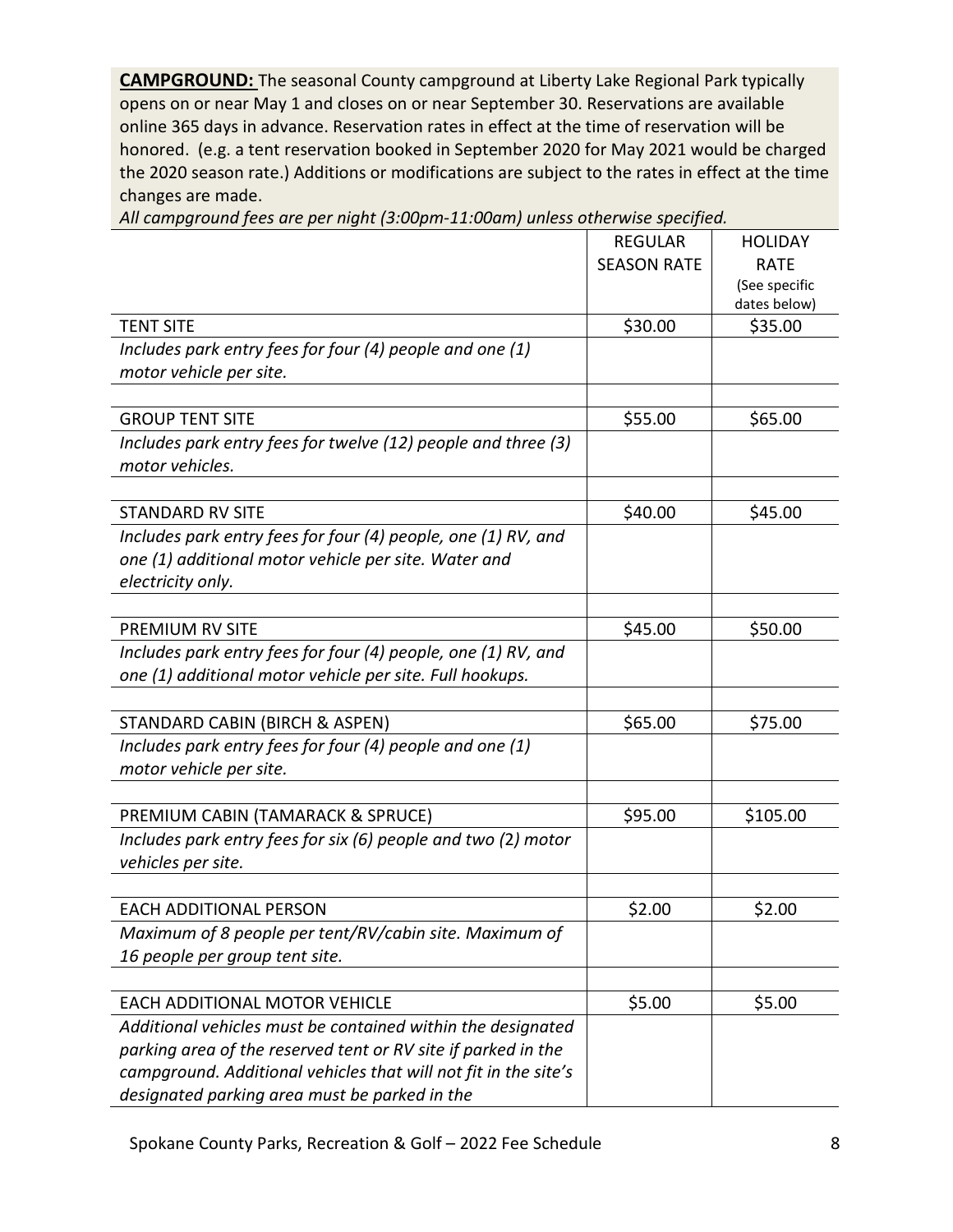| overflow/day-use parking lot. Motorcycles, ATV's and ORV's<br>are exempt from the additional vehicle fee but must still be<br>parked in the reserved site's designated parking area. |         |         |
|--------------------------------------------------------------------------------------------------------------------------------------------------------------------------------------|---------|---------|
| Parking on grass is strictly prohibited.                                                                                                                                             |         |         |
|                                                                                                                                                                                      |         |         |
| <b>RESERVATION FEE</b>                                                                                                                                                               | \$7.00  | \$7.00  |
| Per Reservation, non-refundable                                                                                                                                                      |         |         |
|                                                                                                                                                                                      |         |         |
| <b>CABIN PET FEE</b>                                                                                                                                                                 | \$15.00 | \$15.00 |
| Per Pet, Per Reservation. Maximum of two (2) dogs per                                                                                                                                |         |         |
| cabin.                                                                                                                                                                               |         |         |
|                                                                                                                                                                                      |         |         |
| <b>CAMP STORE</b>                                                                                                                                                                    |         |         |
| The Director has the authority to set prices for store items                                                                                                                         |         |         |
| (firewood, ice, etc.) based on competitive market rates.                                                                                                                             |         |         |

**HOLIDAY RATES** are applicable on the following nights:

- Memorial Day Weekend (Friday, Saturday, & Sunday nights)
- Independence Day Weekend (Friday, Saturday, and up to 2 corresponding weeknights)
- Labor Day Weekend (Friday, Saturday, & Sunday nights)

### CAMPING RESERVATION CANCELLATIONS

- For all camping reservation cancellations, Liberty Lake Regional Park Campground must receive notification from the Reservation Holder by phone at 509-477-7274; text and email shall not be an acceptable form of cancellation.
- If notification is received from the Reservation Holder at least 24 hours prior to check-in (3:00 p.m.) the \$7.00 non-refundable reservation fee will be retained by Spokane County and all other applicable reservation fees will be refunded.
- For cancellations received less than 24 hours prior to check-in, the \$7.00 non-refundable reservation fee and 1<sup>st</sup> night's rental fee will be retained by Spokane County and all additional reservation fees (if any) will be refunded. No refund will be issued for onenight reservation cancellations received less than 24 hours prior to check-in.
- NO-SHOWS: If the Reservation Holder does not provide notification and does not arrive at the campground within 24 hours of the first night's check-in time (3:00 p.m.), no refund will be provided for the subject reservation and Spokane County reserves the right to rebook the Reservation Holder's site.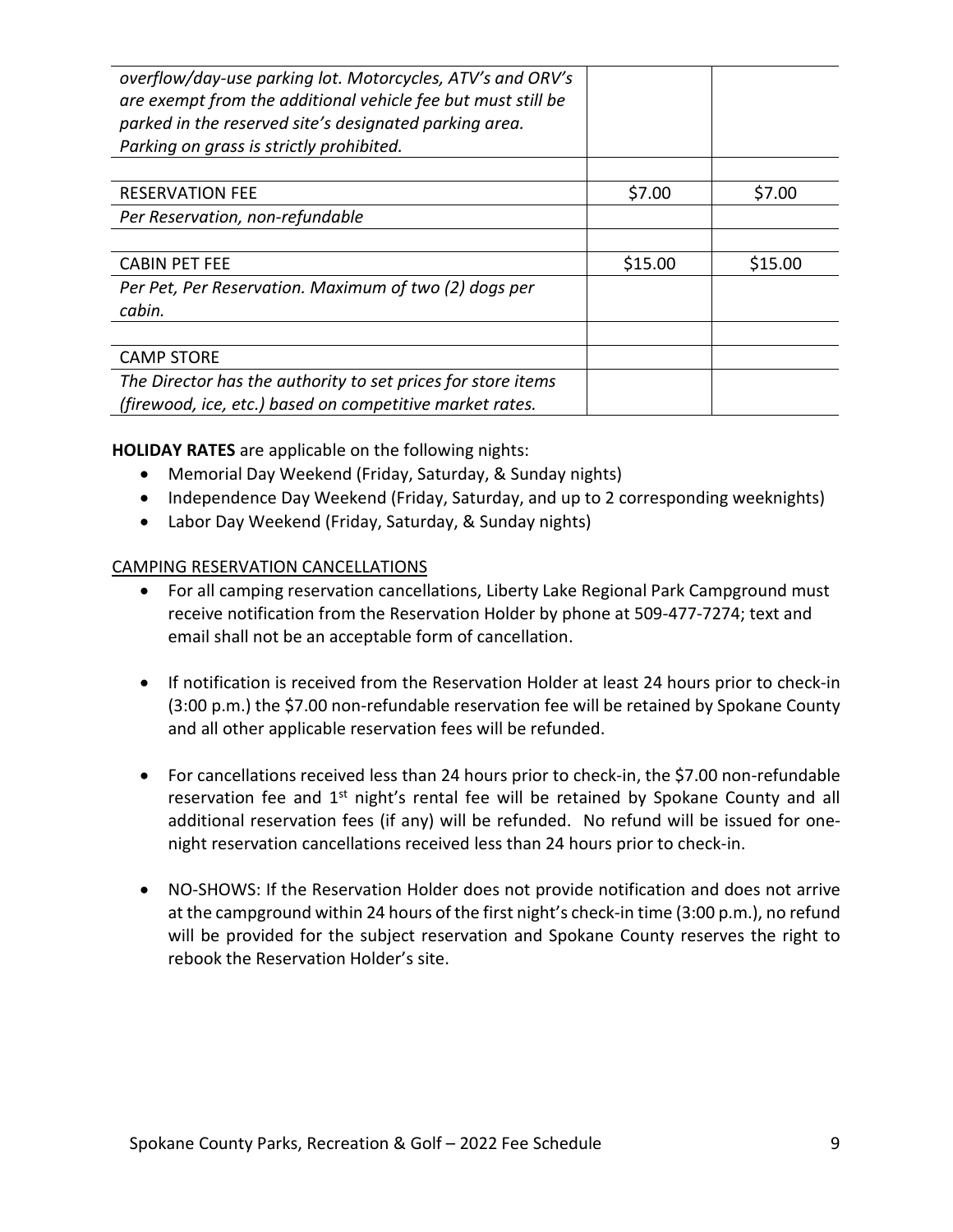## <span id="page-9-0"></span>**SHELTER RENTALS**

These facilities are typically available for reservation during the park season beginning on or near May 1 and ending on or near September 30. Reservations are available online 365 days in advance. Reservation rates in effect at the time of reservation will be honored. Additions or modifications are subject to the rates in effect at the time changes are made.

A picnic shelter reservation may be included under a Special Event Permit at the request of the event organizer free of charge for Level I, II, III & K-12 Special Events. For those reserving shelters independent of a Special Event Permit, fees are below:

|                                                            | <b>WEEKDAY</b><br><b>RATE</b><br>$(M-TH)$ | WEEKEND<br><b>RATE</b><br>$(F-SU)$ |
|------------------------------------------------------------|-------------------------------------------|------------------------------------|
| NEIGHBORHOOD SHELTER RENTAL                                | \$50.00                                   | \$65.00                            |
| Neighborhood shelters include but may not be limited to    |                                           |                                    |
| those at Bear Lake (West), Bidwell (East & West),          |                                           |                                    |
| Holmberg, Linwood, and Prairie View (East & West)          |                                           |                                    |
| Parks.                                                     |                                           |                                    |
|                                                            |                                           |                                    |
| LIBERTY LAKE REGIONAL PARK SHELTER RENTAL                  | \$135.00                                  | \$175.00                           |
| Special Event Group Entry Fee must also be paid by         |                                           |                                    |
| reservation holder at time of reservation or quests of the |                                           |                                    |
| event will be charged regular entry fees at the booth upon |                                           |                                    |
| arrival.                                                   |                                           |                                    |
|                                                            |                                           |                                    |
| <b>CANCELLATION FEE</b>                                    | \$15.00                                   | \$20.00                            |
| Per Reservation. See cancellation policy below.            |                                           |                                    |

#### SHELTER RENTAL CANCELLATION POLICY

• If notification of a cancellation is received from the Renter 14 days or more prior to the rental date, the full rental fee will be refunded less the applicable cancellation fee.

If notification of a cancellation is received from the Renter less than 14 days prior to the rental date, cancellation fee will be deducted from the total and 50% of the remaining rental fee will be refunded.

*Please note: "Rental Fee" is the base rental rate and additional consecutive day(s) rate (if applicable) only and does not include additional fees such as the Liberty Lake Group Entry Fee. Additional cancellation policies may be applicable as provided for herein, Exhibit A (See below Special Events section)*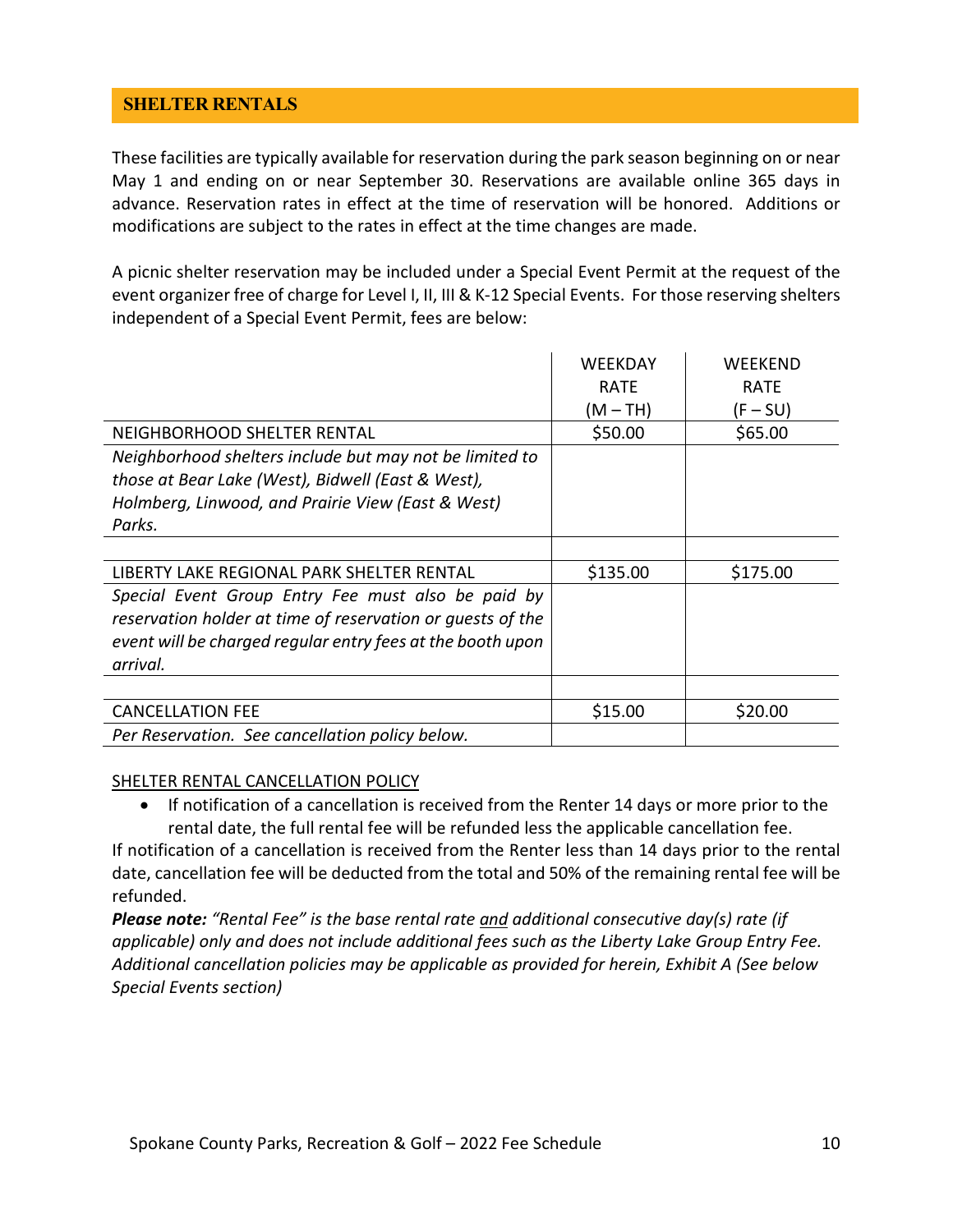### <span id="page-10-0"></span>**SPECIAL EVENT PERMITS**

- Spokane County is very supportive of and endeavors to accommodate special requests from the public to reserve usage of certain Spokane County Park Properties/Facilities to conduct community-oriented events (i.e. dogs show, car show, day camp, etc.). Requests for events and other organized park usage are reviewed by the Director or designee on a case-by-case basis to determine whether they require a Special Event Permit. Generally, uses that require a Special Event Permit may include: group off-season park use that requires an organizer to provide restrooms or other services, events that require a portion of the park for exclusive use (e.g. wedding), organized sporting events, commercial use, using a park or facility for a use not typically allowed (e.g. boy scout archery range or car show) and / or organized group use of over 100 people.
- The Parks Director shall utilize her/his discretion as to determining whether or not a specific Special Event is an appropriate match for a specific Spokane County Park Property/Facility. Submittal of a special event reservation request form does not guarantee that an event will be authorized for the desired facility due to limiting factors such as available services, staff and resources as well as the limited capacity of the facility.
- Unless otherwise directed by the Board of Spokane County Commissioners, additional fees above and beyond the Special Event permit fees shall be charged on a case-by-case basis in an amount that will recoup actual costs associated with accommodating said Special Event as determined by the Parks Director. Sponsors of Special Events may be asked to provide additional support services, security, proof of acceptable liability insurance, and proof of additional permits/approvals as required by law and/or determined appropriate by the Parks Director and/or the Risk Manager.
- Special Event permits are available 365 days in advance. Permit fee rates in effect at the time of reservation will be honored. Additions or modifications are subject to the rates in effect at the time changes are made.
- **Please note**: Due to current staffing and resource levels, Spokane County may be unable to process applications received less than thirty (30) days prior to the event date.

|                                                            | <b>FIRST</b>     | <b>ADDITIONAL</b> |
|------------------------------------------------------------|------------------|-------------------|
|                                                            | <b>EVENT DAY</b> | <b>EVENT DAY</b>  |
|                                                            |                  | (max: 4 days)     |
| LEVEL I SPECIAL EVENT PERMIT                               | \$175.00         | \$85.00           |
| Non-commercial activities only. No sales,                  |                  |                   |
| entry/registration fees, pledges, concessions sales, etc.  |                  |                   |
| The general public is free to pass through the activity or |                  |                   |
| stop and watch.                                            |                  |                   |
|                                                            |                  |                   |
|                                                            |                  |                   |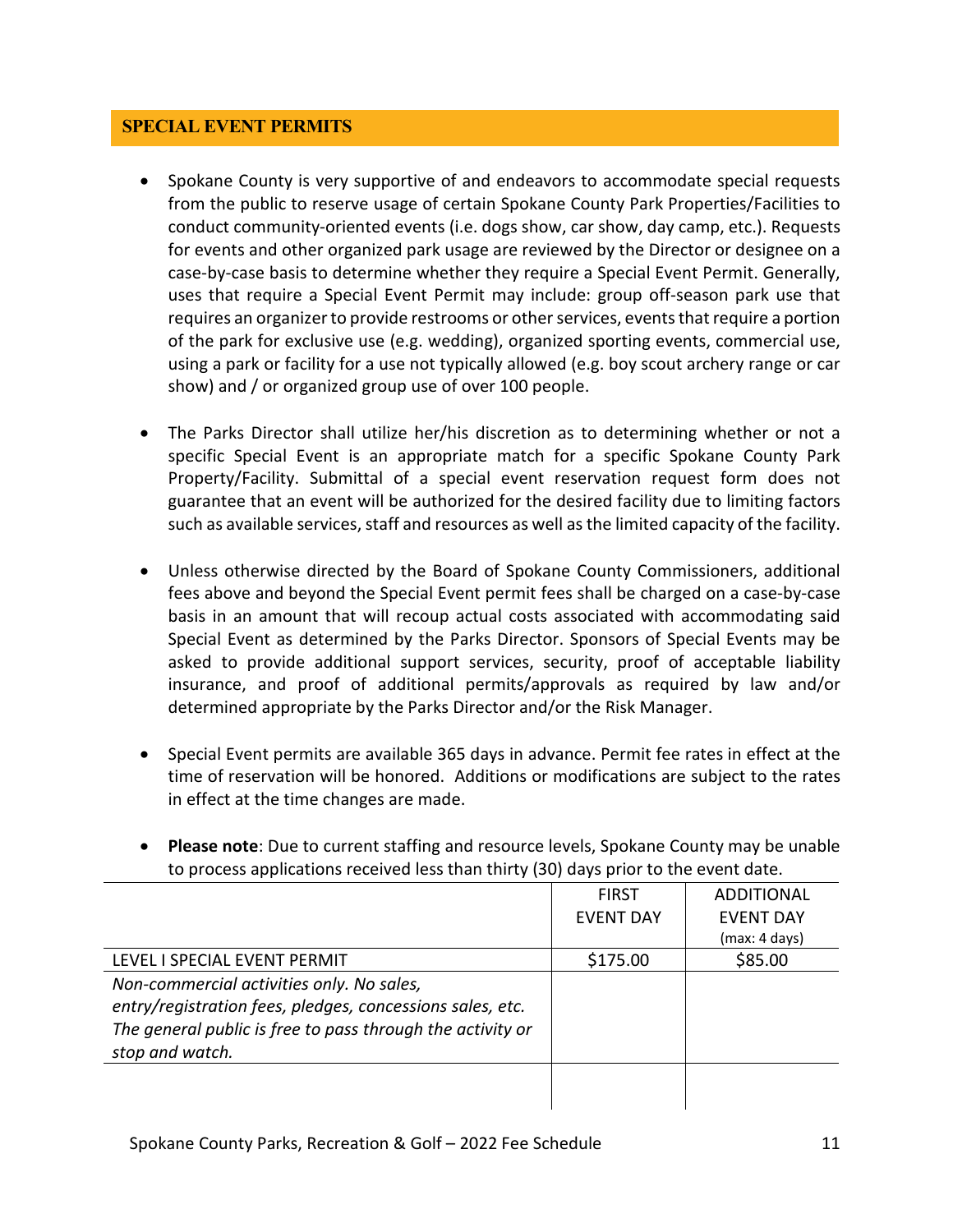| LEVEL II SPECIAL EVENT PERMIT                             | \$225.00 | \$120.00                              |
|-----------------------------------------------------------|----------|---------------------------------------|
| Entry/Registration fees charged; and/or public is         |          |                                       |
| excluded and prohibited from access to a portion(s) of    |          |                                       |
| the park; and/or vehicles will be parked on maintained    |          |                                       |
| turf for the greater part of the event.                   |          |                                       |
|                                                           |          |                                       |
| LEVEL III SPECIAL EVENT PERMIT                            | \$375.00 | \$190.00                              |
| Same as a Level II event with food and beverage sold on   |          |                                       |
| site to the public.                                       |          |                                       |
|                                                           |          |                                       |
| <b>K-12 STUDENT EVENT PERMIT</b>                          | \$60.00  | \$10.00                               |
| This fee applies only to K-12 school-sponsored events     |          |                                       |
| that are determined to be a special event by the Director |          |                                       |
| or Designee that take place during the school year.       |          |                                       |
|                                                           |          |                                       |
| <b>NOTE: EXTRA EVENT DAYS</b>                             |          | Maximum of 4 extra                    |
|                                                           |          | event days per event                  |
|                                                           |          | unless authorized by<br>the Director. |

### SPECIAL EVENT CANCELLATION POLICY

- If notification of a cancellation is received from the Event Sponsor days or more prior to the event date, a \$50 cancellation fee will be retained by Spokane County and all other funds will be returned.
- If notification of a cancellation is received from the Event Sponsor less than 14 days prior to the event date, a \$50.00 cancellation fee will be retained by Spokane County and 50% of the remaining special event permit fee and all other funds will be returned.

*Please note: "Special Event Permit Fee" is the Level I, II, or III event base rate and additional event*  day(s) rate (if applicable) only and does not include additional fees such as the Alcohol *Endorsement.* 

### <span id="page-11-0"></span>**MISCELLANEOUS FEES**

| <b>APPROACH PERMIT</b>                                                                         | \$125.00 |  |
|------------------------------------------------------------------------------------------------|----------|--|
| Approved and issued on a case-by-case basis by the Director. Director may charge additional    |          |  |
| fees above and beyond the specified permit fee herein to recover 100% of costs associated      |          |  |
| with issuing an approach permit. The approach permit fee revenue shall be deposited in the     |          |  |
| fund associated with the parcel the permit is issued upon (e.g. an approach permit issued to   |          |  |
| access the Trentwood Trailhead Driveway would be deposited in Fund 117: Conservation Futures). |          |  |
|                                                                                                |          |  |

#### FILM PERMITS

*Spokane County Parks' facilities provide scenic backdrops and a variety of locations to shoot commercials, TV shows, and movie scenes. It is recognized that these events fall outside of a*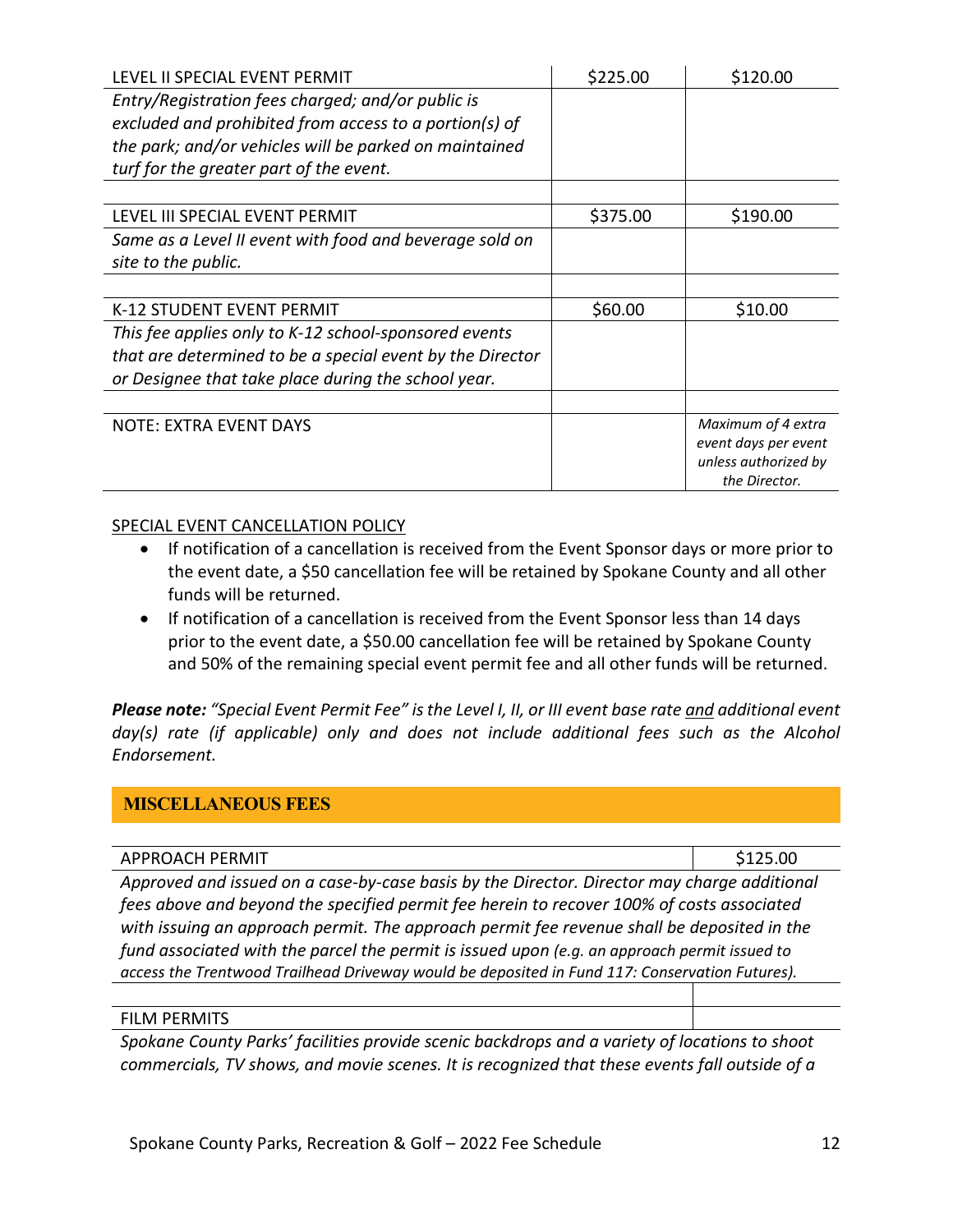*typical special event, as filming often requires exclusive use of a facility with the ability to prevent the public from walking onto a "set."*

| FILM PERMIT 1 (Per Day)                                                      | \$500.00 |
|------------------------------------------------------------------------------|----------|
| Film Permit 1 typically includes commercial filming that significantly       |          |
| impacts the public's use of the site and / or excludes the public in a       |          |
| significant way by reserving a large portion of the park for filming.        |          |
|                                                                              |          |
| FILM PERMIT 2 (Per Day)                                                      | \$250.00 |
| Film Permit 2 typically includes commercial filming that does not            |          |
| significantly impact the public's use of the site and / or does not exclude  |          |
| the public in a significant way by reserving a small portion of the park for |          |
| filming.                                                                     |          |
|                                                                              |          |
| METAL DETECTOR PERMIT                                                        | \$10.00  |
| Good for one year from date of purchase.                                     |          |
|                                                                              |          |
| PASS REPLACEMENT FEE                                                         | \$10.00  |
| Applies to all passes sold by County Parks.                                  |          |

## <span id="page-12-0"></span>**FEE SCHEDULE POLICIES**

Unless otherwise noted, the policies below pertain to all applicable sections herein Exhibit A.

ALL FEES:

- Include applicable taxes
- Are deposited as general fund revenues (Fund 010). *This does not apply to Field & Court Rental fees.*

### CANCELLATION POLICY – DIRECTOR'S DISCRETION

The Director may utilize his/her discretion to deviate from the cancellation policies contained herein on a case-by-case basis as circumstances may dictate.

### CO-SPONSORED EVENTS

The Director may utilize his/her discretion to reduce or waive special event permit fees and shortterm rental fees and other fees (e.g. Liberty Lake entry fees) for events which are sponsored or co-sponsored by Spokane County. *This policy does not apply to Aquatic Facilities.*

### FACILITY DAMAGE

Damage attributed to the renter / event organizer (beyond normal wear and tear) to a park / facility will be billed to the renter / event organizer to recover actual repair costs.

### INSURANCE REQUIREMENT

Event insurance may be required on a case-by-case basis as determined by the Risk Manager depending on the type of activity, rental and whether alcohol is planned to be consumed at the